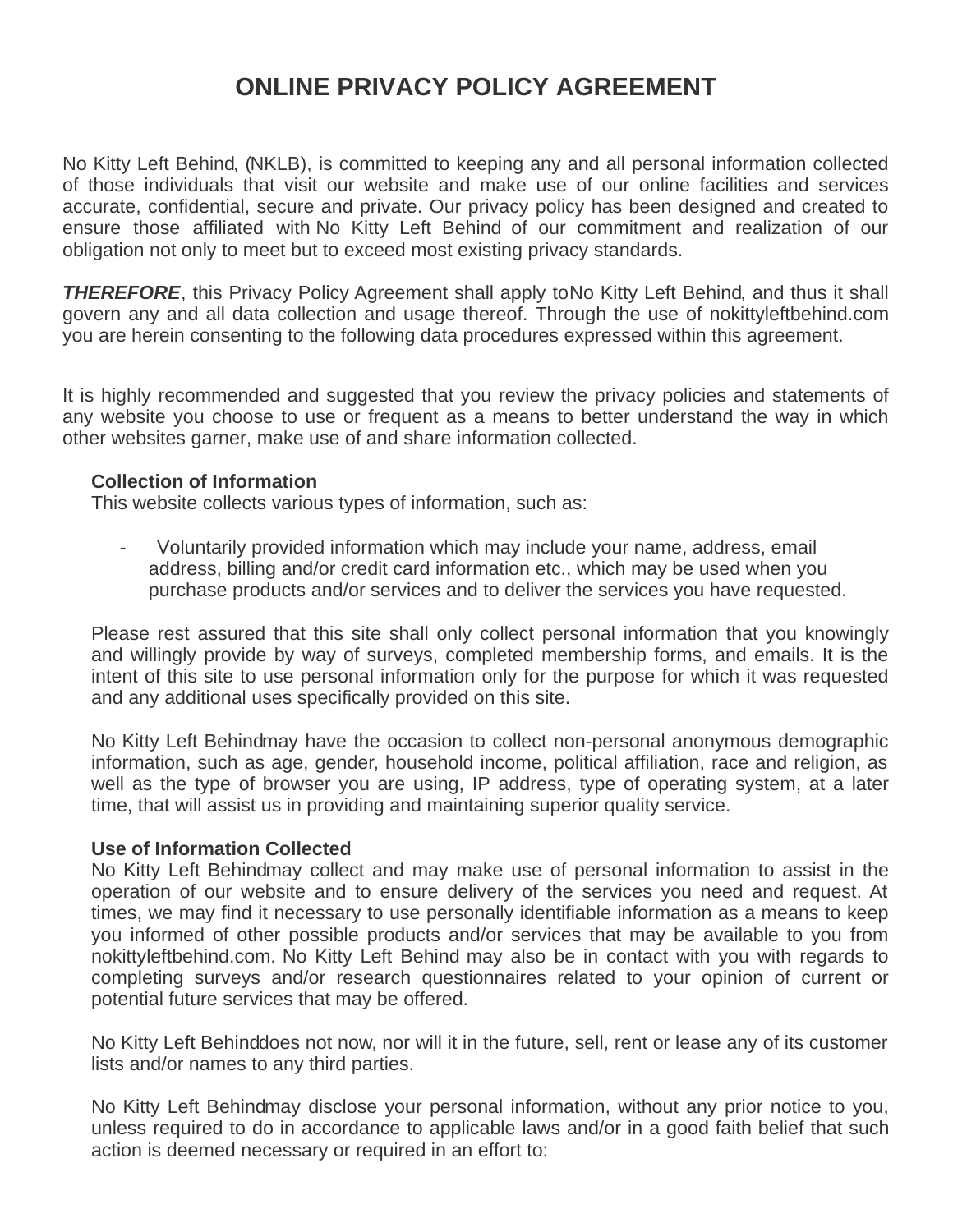- Remain in conformance with any decrees, laws and/or statutes or in an effort to comply with any process which may be served upon No Kitty Left Behindand/or its website;
- Maintain, safeguard and/or preserve all the rights and/or property of No Kitty Left Behind; and
- Perform under demanding conditions in an effort to safeguard the personal safety of users of nokittyleftbehind.comand/or the general public.

### **Non-Marketing Purposes**

No Kitty Left Behindgreatly respects your privacy. We do maintain and reserve the right to contact you if needed for non-marketing purposes (such as bug alerts, security breaches, account issues, and/or changes in No Kitty Left Behind products and services). In certain circumstances, we may use our website, newspapers, or other public means to post a notice.

### **Children Under Age of 13**

No Kitty Left Behinddoes not knowingly collect personal identifiable information from children under the age of thirteen (13) without verifiable parental consent. If it is determined that such information has been inadvertently collected on anyone under the age of thirteen (13), we shall immediately take the necessary steps to ensure that such information is deleted from our system's database. Anyone under the age of thirteen (13) must seek and obtain parent or guardian permission to use this website.

#### **Unsubscribe or Opt-Out**

All users and/or visitors to our website have the option to discontinue receiving communication from us and/or reserve the right to discontinue receiving communications by way of email or newsletters. To discontinue or unsubscribe to our website please send an email that you wish to unsubscribe to nokittyleftbehind06@gmail.com. If you wish to unsubscribe or opt-out from any third party websites, you must go to that specific website to unsubscribe and/or opt-out. No Kitty Left Behindwill continue to adhere to the privacy policy described herein with respect to any personal information previously collected.

#### **Links to Other Web Sites**

Our website does contain links to affiliate and other websites. No Kitty Left Behinddoes not claim nor accept responsibility for any privacy policies, practices and/or procedures of other such websites. Therefore, we encourage all users and visitors to be aware when they leave our website and to read the privacy statements of each and every website that collects personally identifiable information. The aforementioned Privacy Policy Agreement applies only and solely to the information collected by our website.

#### **Security**

No Kitty Left Behind shall endeavor and shall take every precaution to maintain adequate physical, procedural and technical security with respect to its offices and information storage facilities so as to prevent any loss, misuse, unauthorized access, disclosure or modification of the user's personal information under our control.

## **Changes to Privacy Policy Agreement**